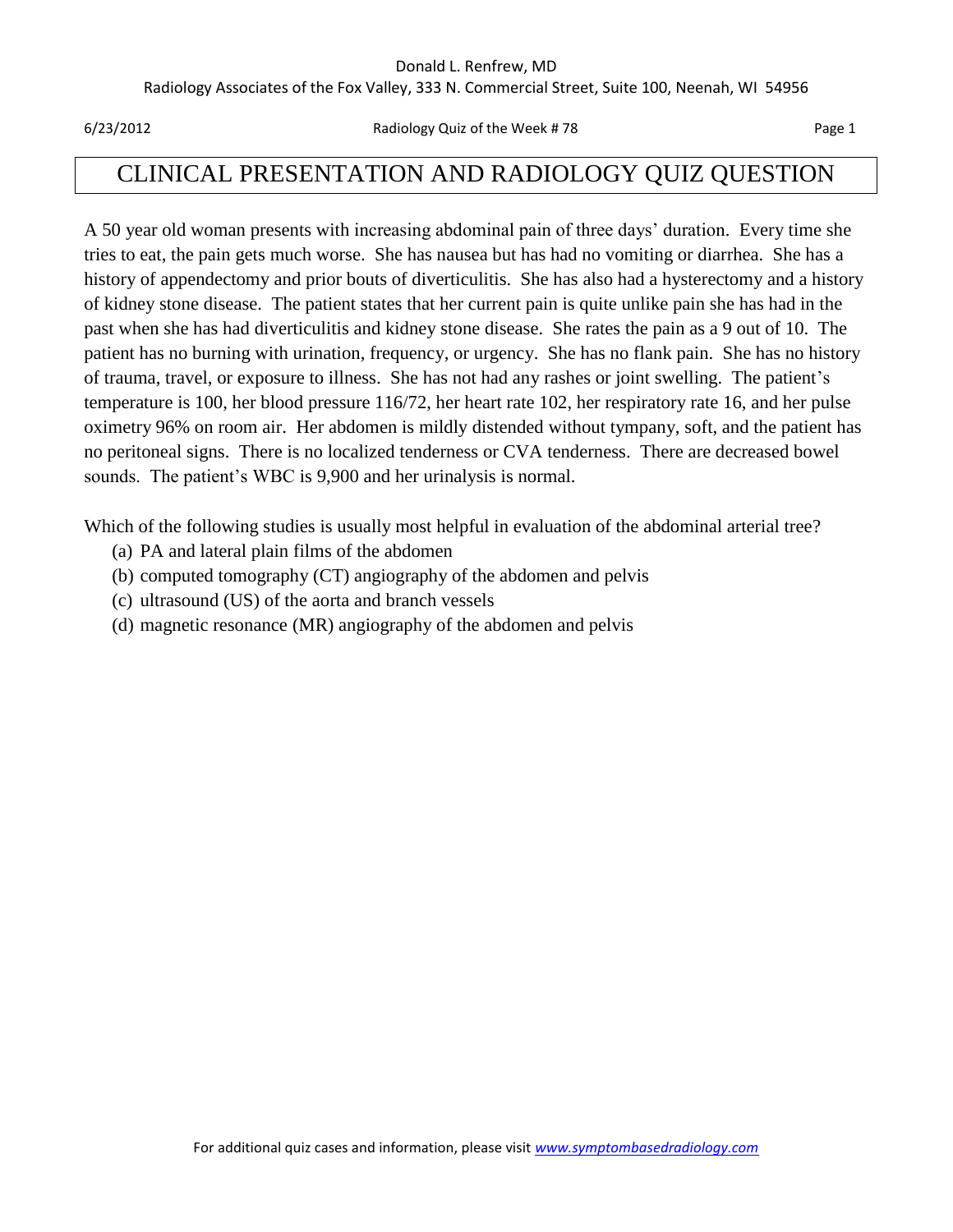#### RADIOLOGY QUIZ QUESTION, ANSWER, AND EXPLANATION

A 50 year old woman presents with increasing abdominal pain of three days' duration. Every time she tries to eat, the pain gets much worse. She has nausea but has had no vomiting or diarrhea. She has a history of appendectomy and prior bouts of diverticulitis. She has also had a hysterectomy and a history of kidney stone disease. The patient states that her current pain is quite unlike pain she has had in the past when she has had diverticulitis and kidney stone disease. She rates the pain as a 9 out of 10. The patient has no burning with urination, frequency, or urgency. She has no flank pain. She has no history of trauma, travel, or exposure to illness. She has not had any rashes or joint swelling. The patient's temperature is 100, her blood pressure 116/72, her heart rate 102, her respiratory rate 16, and her pulse oximetry 96% on room air. Her abdomen is mildly distended without tympany, soft, and the patient has no peritoneal signs. There is no localized tenderness or CVA tenderness. There are decreased bowel sounds. The patient's WBC is 9,900 and her urinalysis is normal.

Which of the following studies is usually most helpful in evaluation of the abdominal arterial tree?

- (a) PA and lateral plain films of the abdomen
- (b) computed tomography (CT) angiography of the abdomen and pelvis
- (c) ultrasound (US) of the aorta and branch vessels
- (d) magnetic resonance (MR) angiography of the abdomen and pelvis

Computed tomography (CT) angiography of the abdomen and pelvis (b) is usually the most helpful study in evaluation of the abdominal arterial tree. It allows accurate evaluation of the abdominal vessels including the abdominal aorta, the celiac trunk and its branches, the superior mesenteric artery, the inferior mesenteric artery, and the iliac vasculature. It is widely available.

PA and lateral plain films of the abdomen (a) do not directly visualize the abdominal vessels unless the vessels are calcified. Even when they are calcified, plain films are not accurate in evaluation of vascular stenosis or aneurysms, and therefore (a) is incorrect. US of the aorta and branch vessels (c) is not nearly as helpful as CT angiography at evaluation of the branch vessels because of the often limited visualization of the celiac trunk, superior mesenteric artery, and inferior mesenteric artery (even in the best of cases only the proximal most aspects of these vessels can be seen), and (c) is incorrect. MR angiography of the abdomen and pelvis (d) is usually somewhat less accurate and more expensive than CT angiography in evaluation of intra-abdominal vessels because of motion artifact along the abdominal vessels caused by bowel motion, and (d) is incorrect.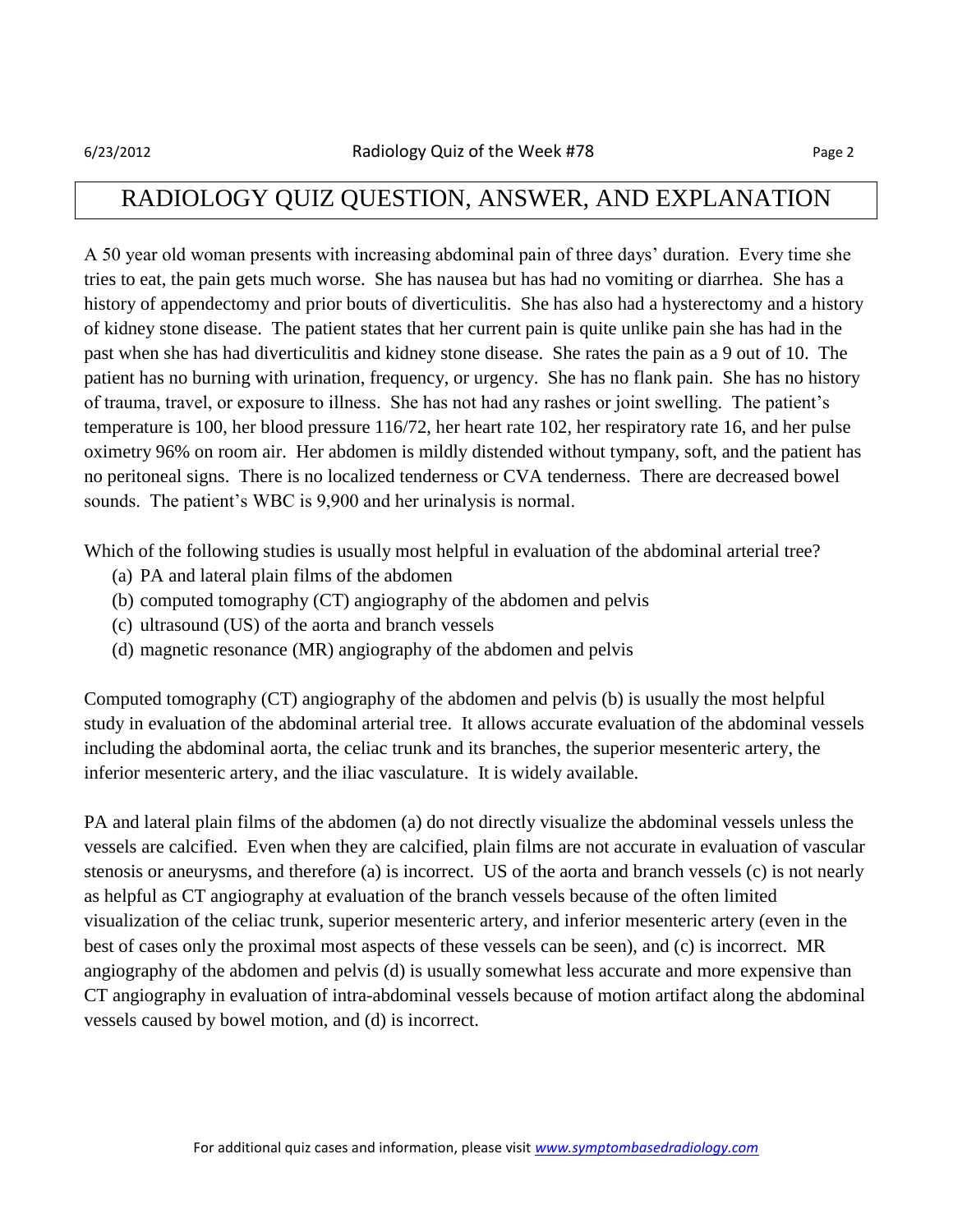# IMAGING STUDY AND QUESTIONS

The patient underwent imaging:



Imaging questions:

- 1) What type of study is shown?
- 2) Are there any abnormalities?
- 3) What is the most likely diagnosis?
- 4) What is the next step in management?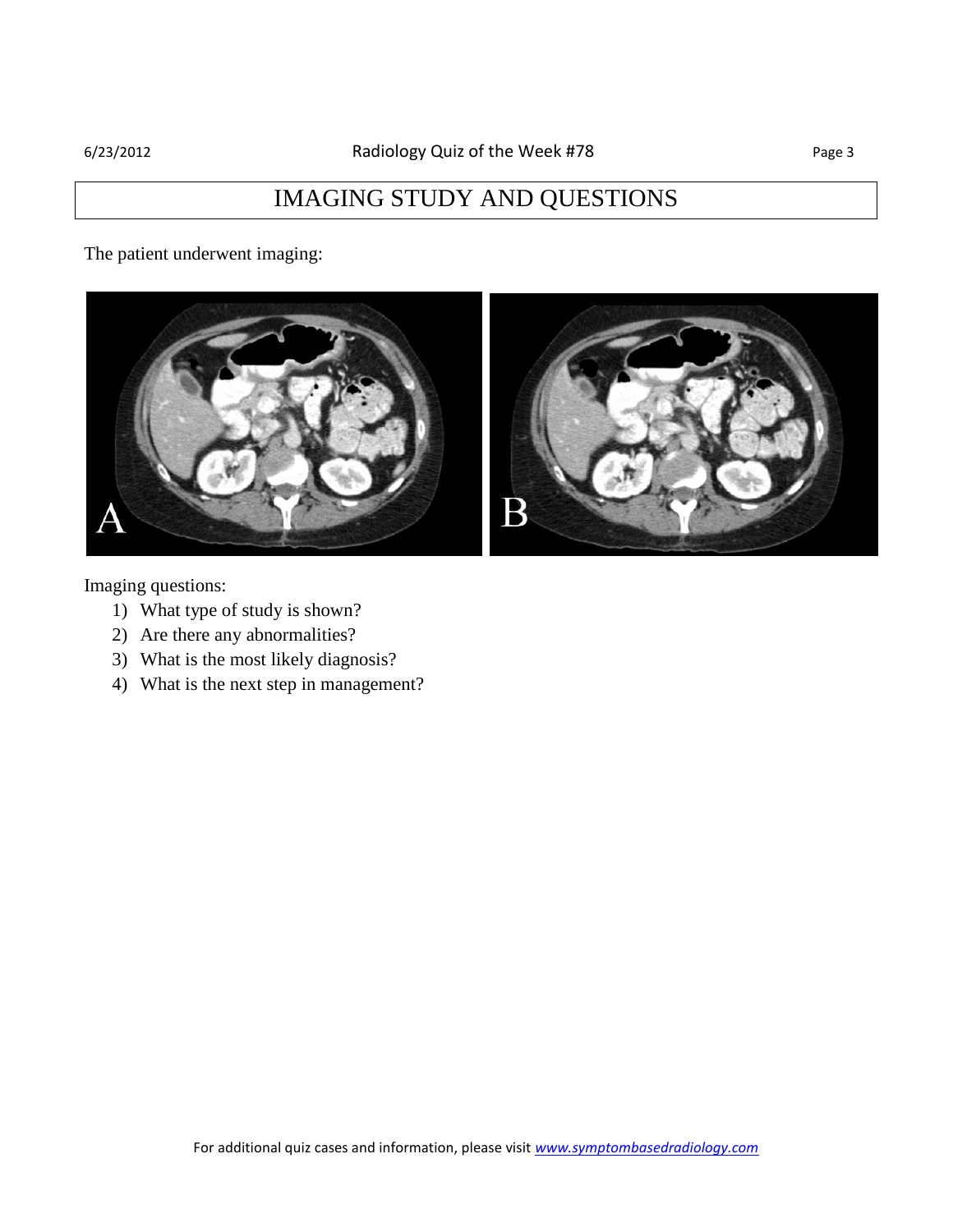#### IMAGING STUDY QUESTIONS AND ANSWER



Imaging questions:

- 1) What type of study is shown? A CT study of the abdomen performed with oral and IV contrast.
- 2) Are there any abnormalities? Possibly. There is a suggestion of a filling defect within the superior mesenteric artery (arrow in panel B).
- 3) What is the most likely diagnosis? Possible superior mesenteric artery thrombus.
- 4) What is the next step in management? CT or catheter angiography of the abdominal aorta.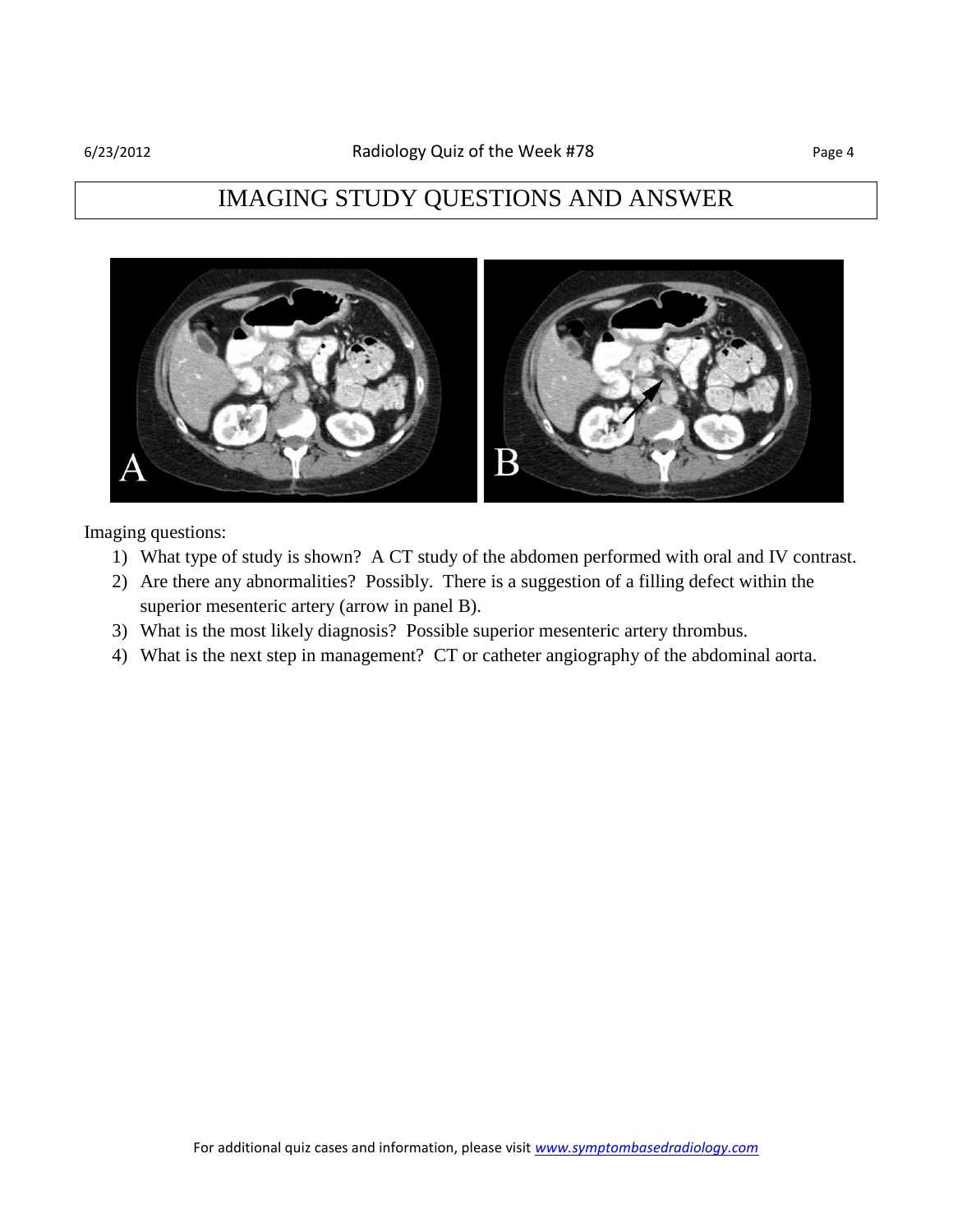### PATIENT DISPOSITION, DIAGNOSIS, AND FOLLOW-UP

Note that while the question refers to which study is best for evaluation of the abdominal arterial tree, most patients with disease of the abdominal arterial tree present with symptoms which are caused by a wide variety of other diseases. Most of these alternative diagnoses do *not* involve the arterial tree. Abdominal pain may be caused, for example, by diverticulitis, pancreatitis, gastritis, duodenitis, ulcer disease, and intra-abdominal malignancy. The patient underwent a routine CT scan of the abdomen and pelvis. The images demonstrated the patient's vascular tree well enough to suggest a filling defect of the superior mesenteric artery. On the basis of the abnormality seen on the initial CT study, a CT angiogram was subsequently performed (see below) to obtain a better picture of the vascular tree. The images in a CT angiogram are obtained during optimal opacification of the arterial tree (earlier than the routine CT studies, obtained portal venous phase images).



50 year old woman with acute abdominal pain and a superior mesentery artery thrombus. A-C Sequential axial computed tomography (CT) angiogram images from superior-to-inferior demonstrate the superior mesenteric artery (SMA, arrow) branching off of the aorta. In panels B and C, there is a lower-density filling defect in the SMA (arrow). More superior images (not shown) showed a thrombus extending off of the lower thoracic aortic wall, the likely source of the embolism.

The patient was referred to an interventional radiologist, and interventional tissue plasminogen activatory (tPA) therapy was performed. Her abdominal pain resolved. The patient was placed on chronic anti-coagulant therapy, and a follow-up CT angiogram performed three weeks later showed resolution of both the superior mesenteric artery and the thoracic aortic thrombus.